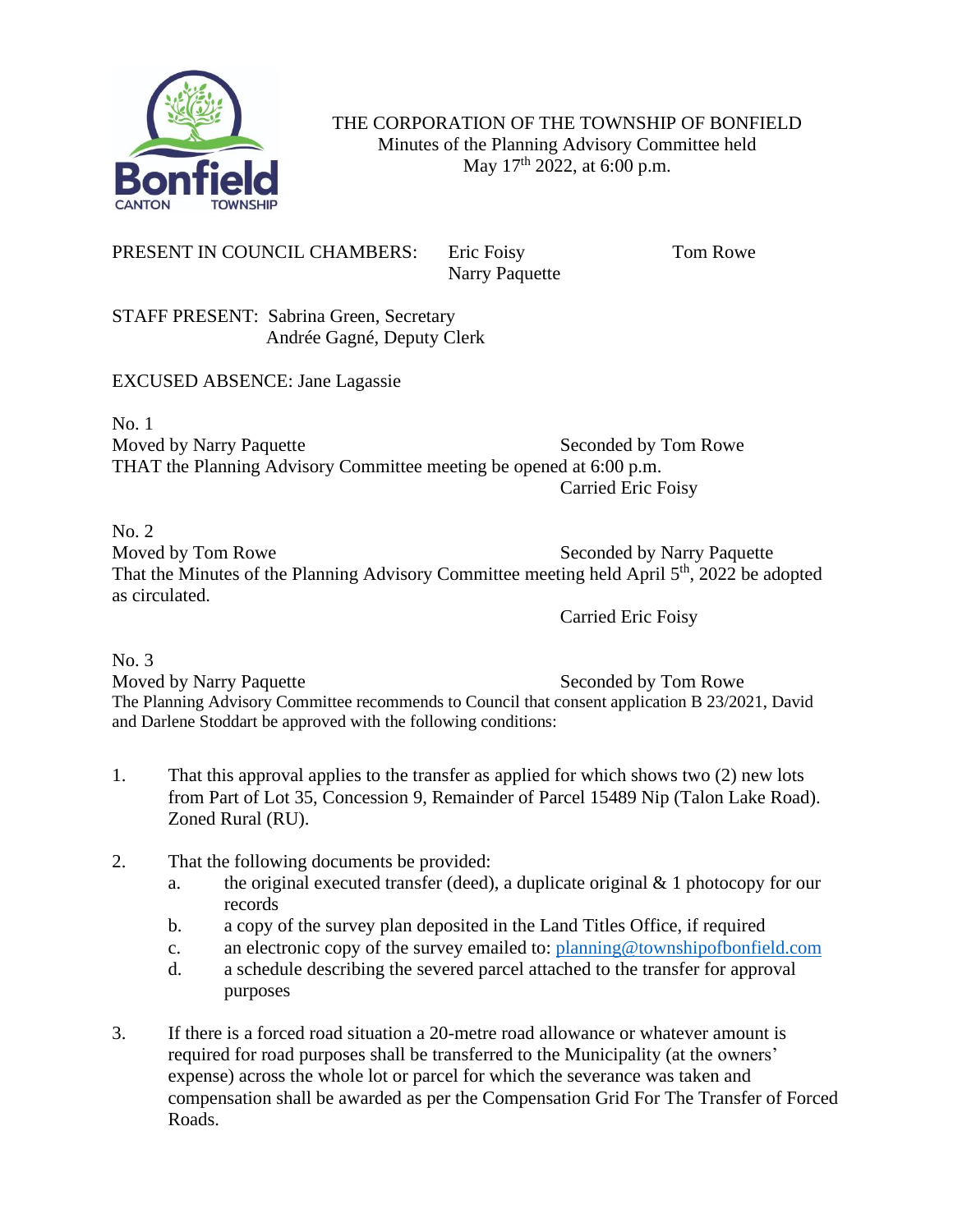- 4. That the building setbacks for all buildings must meet the requirements of the Zoning By-Law for the retained and/or severed lot(s), whichever are affected at the time of survey.
- 5. A fee of 5% in lieu of parkland dedication for each transfer document shall be deposited in the office of the clerk prior to the stamping of any transfer document regarding a subdivision or a consent for each new lot. For the purpose of determining the amount of payment, the Pay Grid to Determine Payment of up to 5% in lieu of Land to be conveyed for Park or other Recreational Purposes shall apply.
- 6. If any, all tax arrears must be paid prior to the stamping of Transfer Documents for a new lot.

## NOTE:

A Certificate of Approval as required under Ontario Regulation 332/12 of the Ontario Building Code Act for a sewage disposal system must be obtained prior to development of the property.

A Development, Interference with Wetlands and Alteration to Shorelines and Watercourses Permit may be required from the North Bay Mattawa Conservation Authority prior to undertaking any development of the property.

An entrance permit may be required from the Township of Bonfield Public Works Department prior to development of the property.

No. 4 Moved by Tom Rowe Seconded by Narry Paquette The Planning Advisory Committee recommends to Council that consent application B 1/2022, Ivan Lacoursiere, previously, Christina Nemati and Jaleh Talebi, be approved with the following conditions:

- 1. That this approval applies to the transfer as applied for which shows one (1) new lot from Part of Lot 5 Concession 6, Part 1 on Plan 36R14538. Zoned Rural (RU).
- 2. That the following documents be provided:
	- a. the original executed transfer (deed), a duplicate original  $& 1$  photocopy for our records
	- b. a copy of the survey plan deposited in the Land Titles Office, if required
	- c. an electronic copy of the survey emailed to: [planning@townshipofbonfield.com](mailto:planning@townshipofbonfield.com)
	- d. a schedule describing the severed parcel attached to the transfer for approval purposes
- 3. If there is a forced road situation a 20 metre road allowance or whatever amount is required for road purposes shall be transferred to the Municipality (at the owners expense) across the whole lot or parcel for which the severance was taken and compensation shall be awarded as per the Compensation Grid For The Transfer of Forced Roads.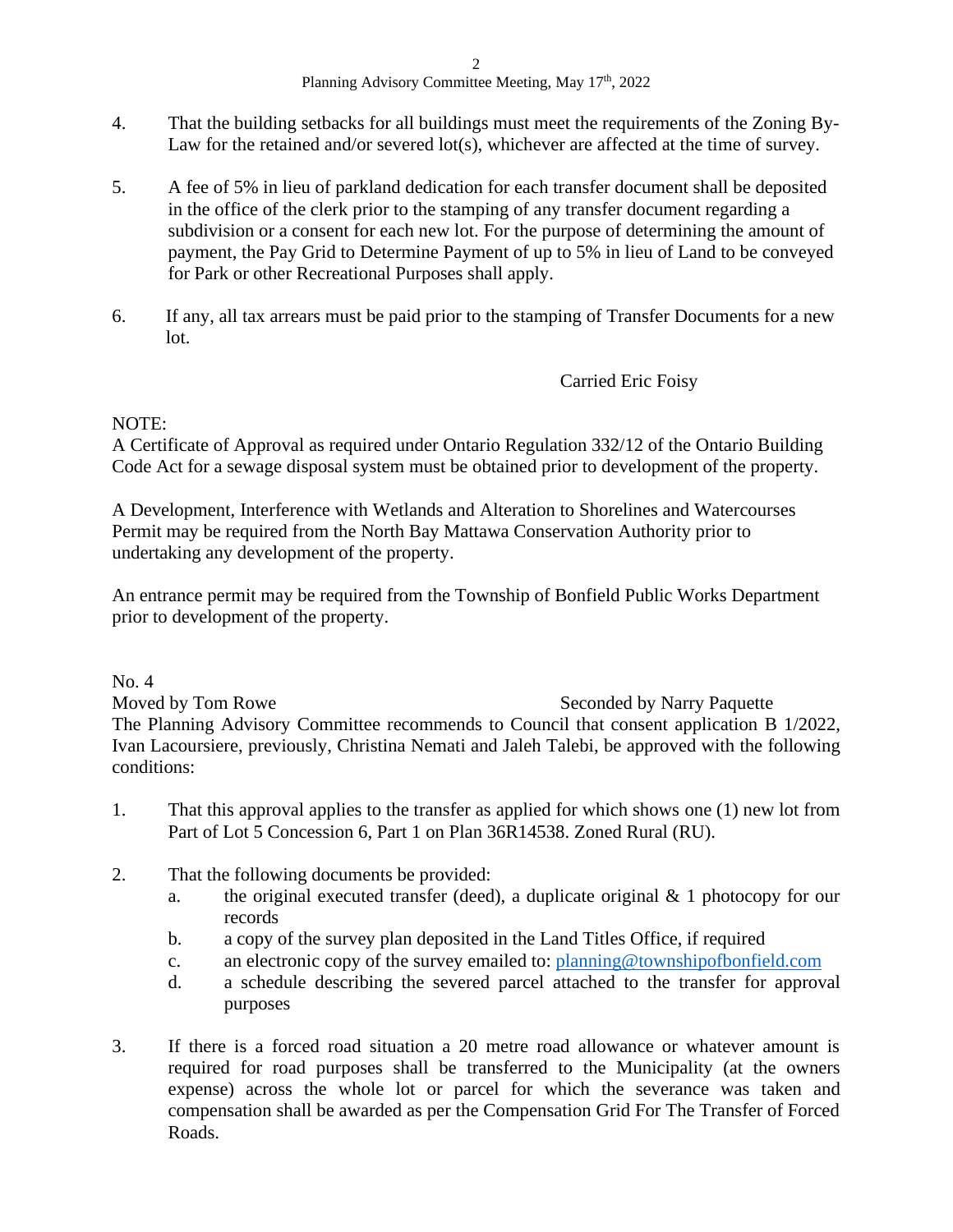- 4. That the building setbacks for all buildings must meet the requirements of the Zoning By-Law for the retained and/or severed lot(s), whichever are affected at the time of survey.
- 5. A fee of 5% in lieu of parkland dedication for each transfer document shall be deposited in the office of the clerk prior to the stamping of any transfer document regarding a subdivision or a consent for each new lot. For the purpose of determining the amount of payment, the Pay Grid to Determine Payment of up to 5% in lieu of Land to be conveyed for Park or other Recreational Purposes shall apply.
- 6. If any, all tax arrears must be paid prior to the stamping of Transfer Documents for a new lot.

## NOTE:

A Certificate of Approval as required under Ontario Regulation 332/12 of the Ontario Building Code Act for a sewage disposal system must be obtained prior to development of the property.

A Development, Interference with Wetlands and Alteration to Shorelines and Watercourses Permit may be required from the North Bay Mattawa Conservation Authority prior to undertaking any development of the property.

An entrance permit may be required from the Township of Bonfield Public Works Department prior to development of the property.

No. 5 Moved by Tom Rowe Seconded by Narry Paquette The Planning Advisory Committee recommends to Council that consent application B 2/2022, Anna and Rod Brooks, be approved with the following conditions:

- 1. That this approval applies to the transfer as applied for which shows one (1) new lot from Lot 31 Concession 4. Zoned Rural (RU).
- 2. That the following documents be provided:
	- a. the original executed transfer (deed), a duplicate original & 1 photocopy for our records
	- b. a copy of the survey plan deposited in the Land Titles Office, if required
	- c. an electronic copy of the survey emailed to: [planning@townshipofbonfield.com](mailto:planning@townshipofbonfield.com)
	- d. a schedule describing the severed parcel attached to the transfer for approval purposes
- 3. If there is a forced road situation a 20 metre road allowance or whatever amount is required for road purposes shall be transferred to the Municipality (at the owners expense) across the whole lot or parcel for which the severance was taken and compensation shall be awarded as per the Compensation Grid For The Transfer of Forced Roads.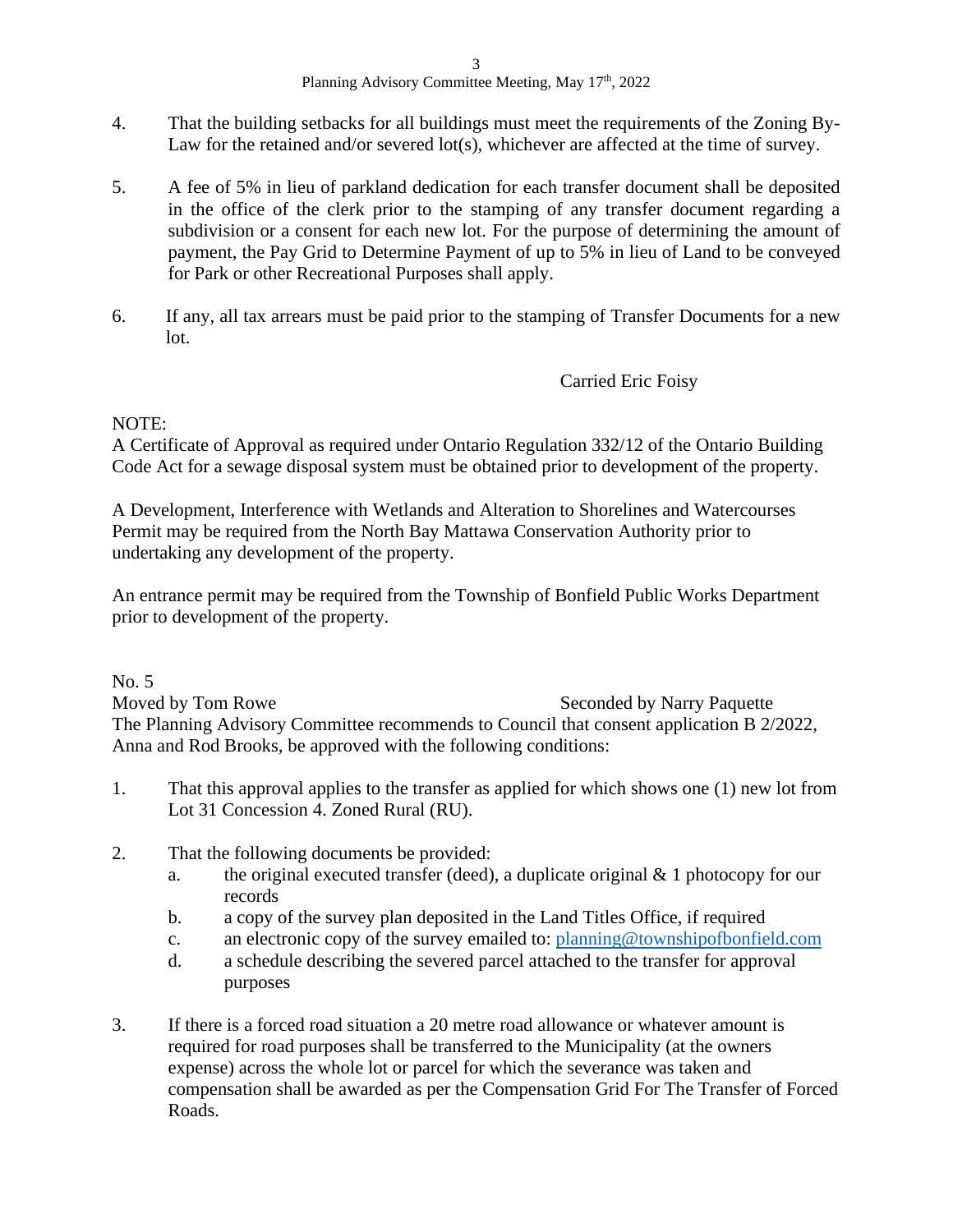- 4. That the building setbacks for all buildings must meet the requirements of the Zoning By-Law for the retained and/or severed lot(s), whichever are affected at the time of survey.
- 5. A fee of 5% in lieu of parkland dedication for each transfer document shall be deposited in the office of the clerk prior to the stamping of any transfer document regarding a subdivision or a consent for each new lot. For the purpose of determining the amount of payment, the Pay Grid to Determine Payment of up to 5% in lieu of Land to be conveyed for Park or other Recreational Purposes shall apply.
- 6. If any, all tax arrears must be paid prior to the stamping of Transfer Documents for a new lot.

## NOTE:

A Certificate of Approval as required under Ontario Regulation 332/12 of the Ontario Building Code Act for a sewage disposal system must be obtained prior to development of the property.

A Development, Interference with Wetlands and Alteration to Shorelines and Watercourses Permit may be required from the North Bay Mattawa Conservation Authority prior to undertaking any development of the property.

An entrance permit may be required from the Township of Bonfield Public Works Department prior to development of the property.

No. 6

Moved by Narry Paquette Seconded by Tom Rowe The Planning Advisory Committee recommends to Council that consent application B 4/2022, Joanne Stewart, be approved with the following conditions:

- 1. That this approval applies to the transfer as applied for which a lot addition from Lot 10 on 36M-542 to Lot 9 on 36M-542. Zoned Special Zone 17 (SZ-17).
- 2. That the following documents be provided:
	- a. the original executed transfer (deed), a duplicate original  $& 1$  photocopy for our records
	- b. a copy of the survey plan deposited in the Land Titles Office, if required
	- c. an electronic copy of the survey emailed to: [planning@townshipofbonfield.com](mailto:planning@townshipofbonfield.com)
	- d. a schedule describing the severed parcel attached to the transfer for approval purposes
- 3. If there is a forced road situation a 20 metre road allowance or whatever amount is required for road purposes shall be transferred to the Municipality (at the owners expense) across the whole lot or parcel for which the severance was taken and compensation shall be awarded as per the Compensation Grid For The Transfer of Forced Roads.